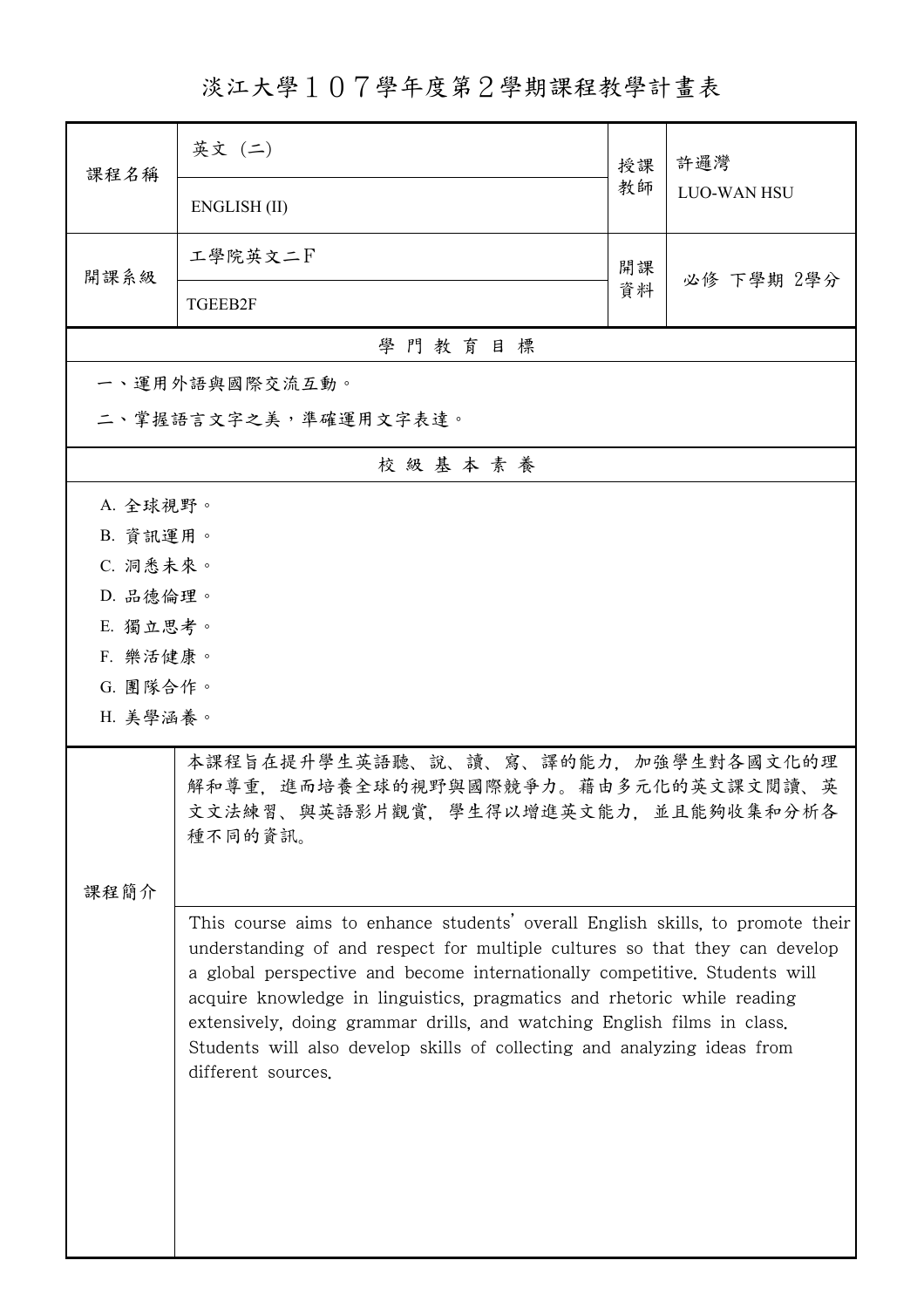本課程教學目標與目標層級、校級基本素養相關性 一、目標層級(選填): (一)「認知」(Cognitive 簡稱C)領域:C1 記憶、C2 瞭解、C3 應用、C4 分析、 C5 評鑑、C6 創造 (二)「技能」(Psychomotor 簡稱P)領域:P1 模仿、P2 機械反應、P3 獨立操作、 P4 聯結操作、P5 自動化、P6 創作 (三)「情意」(Affective 簡稱A)領域:A1 接受、A2 反應、A3 重視、A4 組織、 A5 內化、A6 實踐 二、教學目標與「目標層級」、「校級基本素養」之相關性:

 (一)請先將課程教學目標分別對應前述之「認知」、「技能」與「情意」的各目標層級, 惟單項教學目標僅能對應C、P、A其中一項。

 (二)若對應「目標層級」有1~6之多項時,僅填列最高層級即可(例如:認知「目標層級」 對應為C3、C5、C6項時,只需填列C6即可,技能與情意目標層級亦同)。

 (三)再依據所訂各項教學目標分別對應其「校級基本素養」。單項教學目標若對應 「校級基本素養」有多項時,則可填列多項「校級基本素養」。 (例如:「校級基本素養」可對應A、AD、BEF時,則均填列。)

| 序              |                                                                                   |                                                          | 教學目標(英文)                                                                                                                                                                                                                                                                                                                          | 相關性            |          |  |
|----------------|-----------------------------------------------------------------------------------|----------------------------------------------------------|-----------------------------------------------------------------------------------------------------------------------------------------------------------------------------------------------------------------------------------------------------------------------------------------------------------------------------------|----------------|----------|--|
| 號              |                                                                                   | 教學目標(中文)                                                 |                                                                                                                                                                                                                                                                                                                                   | 目標層級           | 校級基本素養   |  |
| $\mathbf{1}$   | 問題或說出感想。<br>句子。<br>字。                                                             | 1.運用英語自我介紹、對話,提出<br>2.書寫文法正確且符合邏輯的英文<br>3.理解英文文章的大意、組織與用 | 1. To help students use<br>English to introduce<br>themselves, carry out a<br>conversation, raise questions,<br>or express opinions.<br>2.To teach how to write<br>grammatically and logically<br>correct sentences in English.<br>3.To help students understand<br>the main idea, organization,<br>and diction of English texts. | C <sub>4</sub> | AH       |  |
| 教學目標之教學方法與評量方法 |                                                                                   |                                                          |                                                                                                                                                                                                                                                                                                                                   |                |          |  |
| 序<br>號         | 教學目標                                                                              |                                                          | 教學方法                                                                                                                                                                                                                                                                                                                              | 評量方法           |          |  |
| $\mathbf{1}$   | 1.運用英語自我介紹、對話、提出<br>問題或說出感想。<br>2.書寫文法正確且符合邏輯的英文<br>句子。<br>3.理解英文文章的大意、組織與用<br>字。 |                                                          | 講述、討論、賞析、CD and<br><b>DVD</b>                                                                                                                                                                                                                                                                                                     | 現、出席率          | 紙筆測驗、上課表 |  |
| 授課進度表          |                                                                                   |                                                          |                                                                                                                                                                                                                                                                                                                                   |                |          |  |
| 週<br>欤         | 日期起訖                                                                              |                                                          | 內 容 (Subject/Topics)                                                                                                                                                                                                                                                                                                              |                | 備註       |  |
| $\mathbf{1}$   | $108/02/18$ ~<br>Orientation, Grammar Drills, and Video Activity<br>108/02/24     |                                                          |                                                                                                                                                                                                                                                                                                                                   |                |          |  |
| $\overline{2}$ | $108/02/25$ ~<br>108/03/03                                                        | 228 連假                                                   |                                                                                                                                                                                                                                                                                                                                   |                |          |  |
| $\overline{3}$ | $108/03/04$ ~<br>108/03/10                                                        | 7A: A Crowd in Harmony                                   |                                                                                                                                                                                                                                                                                                                                   |                |          |  |
| $\overline{4}$ | $108/03/11$ ~<br>108/03/17                                                        | 7B: Why We Celebrate                                     |                                                                                                                                                                                                                                                                                                                                   |                |          |  |
|                |                                                                                   |                                                          |                                                                                                                                                                                                                                                                                                                                   |                |          |  |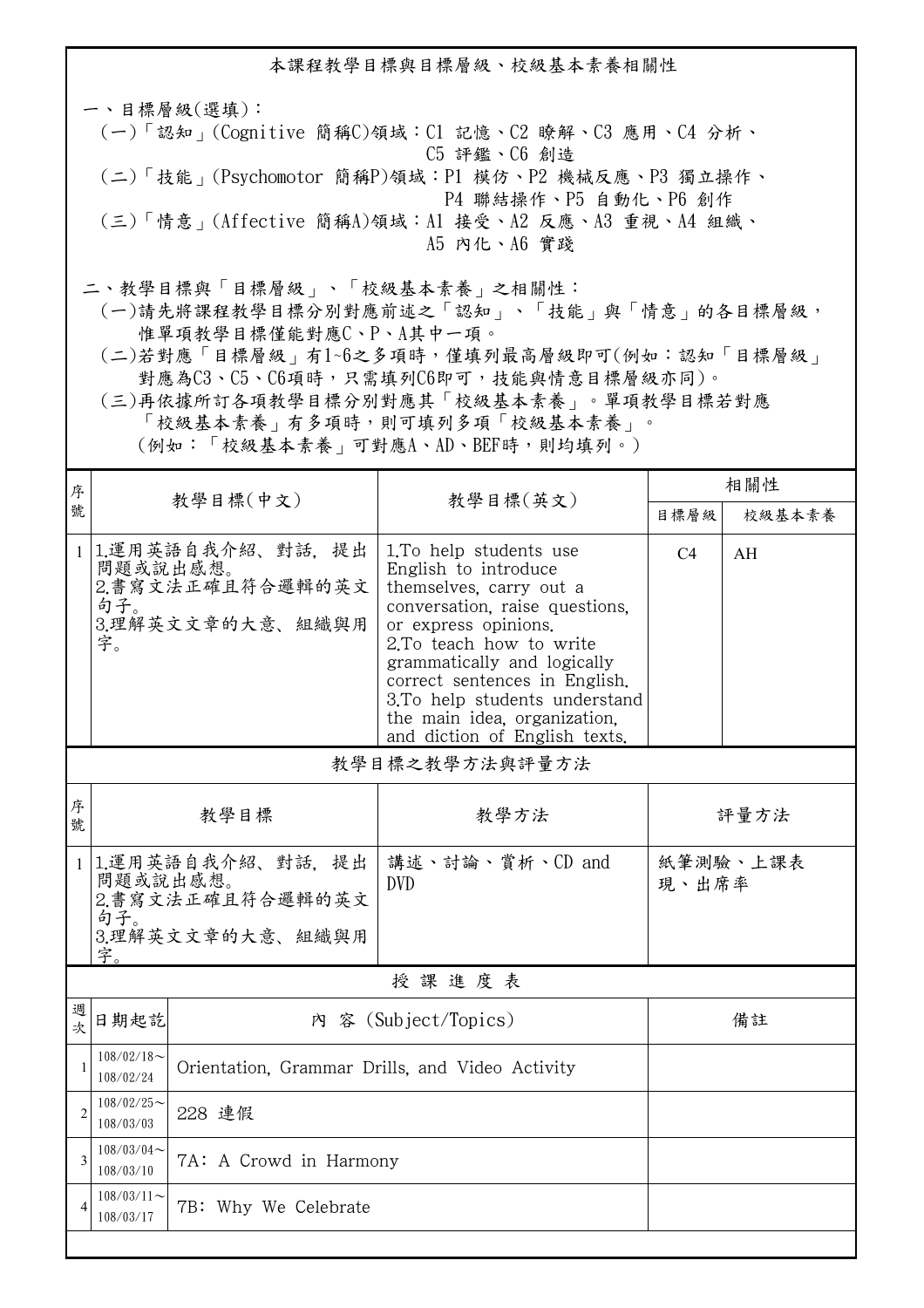| 5                                                               | $108/03/18$ ~<br>108/03/24                                                                    | 8A: Who Killed the Emperor?                                                   |  |  |
|-----------------------------------------------------------------|-----------------------------------------------------------------------------------------------|-------------------------------------------------------------------------------|--|--|
| 6                                                               | $108/03/25$ ~<br>108/03/31                                                                    | 8B: In the Lab with Marcella and Alphonse                                     |  |  |
| 7                                                               | $108/04/01$ ~<br>108/04/07                                                                    | 教學行政觀摩日                                                                       |  |  |
| 8                                                               | $108/04/08$ ~<br>9A: Virtually Immortal<br>108/04/14                                          |                                                                               |  |  |
| 9                                                               | $108/04/15$ ~<br>108/04/21                                                                    | 9B: In Search of Genghis Khan                                                 |  |  |
| 10                                                              | $108/04/22$ ~<br>108/04/28                                                                    | 期中考試週                                                                         |  |  |
| 11                                                              | $108/04/29$ ~<br>Grammar Drills and Listening Comprehension<br>108/05/05                      |                                                                               |  |  |
| 12                                                              | $108/05/06$ ~<br>英檢測驗<br>108/05/12                                                            |                                                                               |  |  |
| 13                                                              | $108/05/13$ ~<br>11A: Water Worries<br>108/05/19                                              |                                                                               |  |  |
| 14                                                              | $108/05/20$ ~<br>11B: Technology as Trash<br>108/05/26                                        |                                                                               |  |  |
| 15                                                              | $108/05/27$ ~<br>12A: Genes, Health, and Lifespan<br>108/06/02                                |                                                                               |  |  |
| 16                                                              | $108/06/03$ ~<br>端午節放假<br>108/06/09                                                           |                                                                               |  |  |
| $108/06/10$ ~<br>17<br>12B: In Search of Longevity<br>108/06/16 |                                                                                               |                                                                               |  |  |
| 18                                                              | $108/06/17$ ~<br>108/06/23                                                                    | 期末考試週                                                                         |  |  |
|                                                                 | 1.遲到或曠課或請假一節扣0.5分,缺席達全學期上課總時數三分之一以上者,期<br>修課應<br>末考扣考。<br>2.一旦涉及考試作弊,考卷0分,課堂表現也以0分計算。<br>注意事項 |                                                                               |  |  |
|                                                                 | 教學設備                                                                                          | 電腦、投影機                                                                        |  |  |
|                                                                 | 教材課本                                                                                          | Reading Explorer 4, Second Edition                                            |  |  |
|                                                                 | 參考書籍                                                                                          | Let's Talk about Tamsui (話說淡水)                                                |  |  |
|                                                                 | 批改作業<br>篇數                                                                                    | 篇(本欄位僅適用於所授課程需批改作業之課程教師填寫)                                                    |  |  |
|                                                                 | 學期成績<br>計算方式                                                                                  | ◆出席率: 10.0 % ◆平時評量: 25.0 % ◆期中評量: 25.0 %<br>◆期末評量: 25.0 %<br>◆其他〈英檢測驗〉:15.0 % |  |  |
|                                                                 |                                                                                               |                                                                               |  |  |